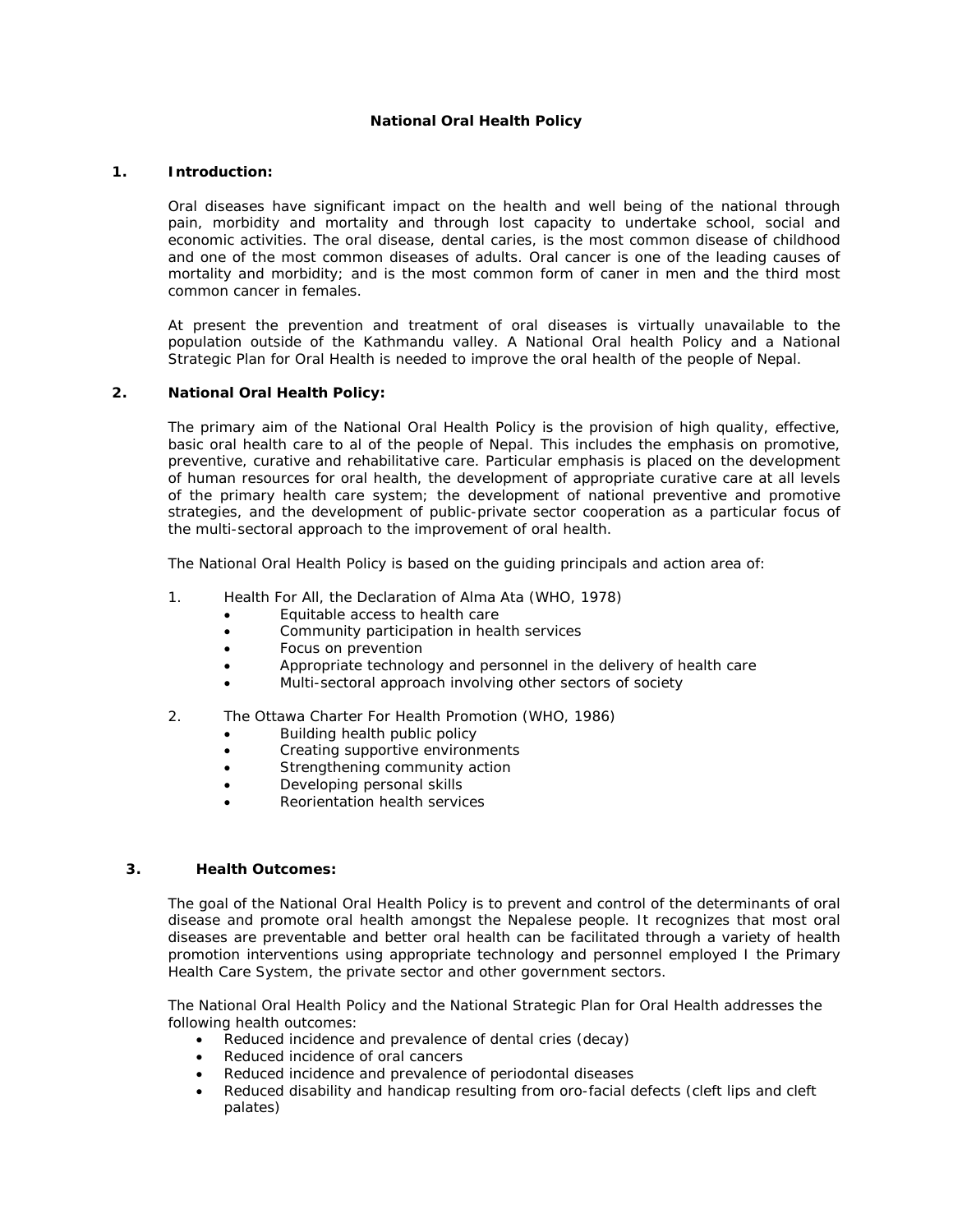• Reduced incidence of oral and facial trauma;

# **4. Summary situational Analysis:**

The National Oral Health Policy and the National Strategic Plan for Oral Health was developed after a through analysis of the situation of oral health in Nepal. A summary of the major oral diseases and conditions is provided:

- 1. Dental Caries:
	- a. Prevalence and Severity:

The cries prevalence and mean dmft of 5-6-year- olds is 67% and 3.3 (urban 64% and 2.9; rural 78% and 4.0). The caries prevalence and mean DMFT score of 12-13-year-olds is 41% and 1.1 (urban 35% and 0.9; rural 54% and 1.5). Comparison of data over the last 20 years shows and increasing trend of untreated dental caries.

b. Aetiology:

 Causes of dental caries include increasing sugar consumption, lack of fluoridation of the mouth, malnutrition and poverty.

- 2. Oral Cancer:
	- a. Incidence and Severity:

Data from GLOBACON(2001) reveals that oral cancer is the most common form of cancer in men in Nepal. The reported age-standardised rate is 13.03 with approximately 950 new cases in year 2000 and 547 deaths. In Nepalese females, the oral cancer is the third most common form of cancer. The age-standardised rate is 8.58 with approximately 639 new cases and 366 deaths in year 2000.

b. Aetiology:

Causes of oral cancer include cigarette, khaini, supari, surti, gutka, paan, alcohol, malnutrition, Vitamin A and Vitamin C deficiency and viral infections.

- 3. Periodontal Diseases:
	- a. Prevalence and Severity:

 Approximately 31% of Nepali age 35-44 years surveyed in a study had developed deep periodontal pockets. This ranks Nepal as one of the top 15% of the countries in the world where this age group suffers from deep periodontal pocketing.

b. Aetiology:

 Poor oral hygiene, use of tobacco products, malnutrition, psychosocial factors, compromised immune system and poverty are some of the risk factors for periodontal diseases.

- 4. Oro-facial Clefts:
	- a. Incidence:

 Reported incidence may be as high a 1 in 500 live births, which makes Nepal as one of the countries with the highest incidence of oro-facial clefts.

- b. Aetiology: Risk factors include lack of folic acid, nicotine, genetic-environment interaction, older women giving birth.
- 5. Oral Maxillofacial Injuries:
	- a. Prevalence: No data available; however, it has been suggested that the incidence of injuries is increasing.
	- b. Aetiology: Traffic accidents, falls, poor roads, alcohol consumption.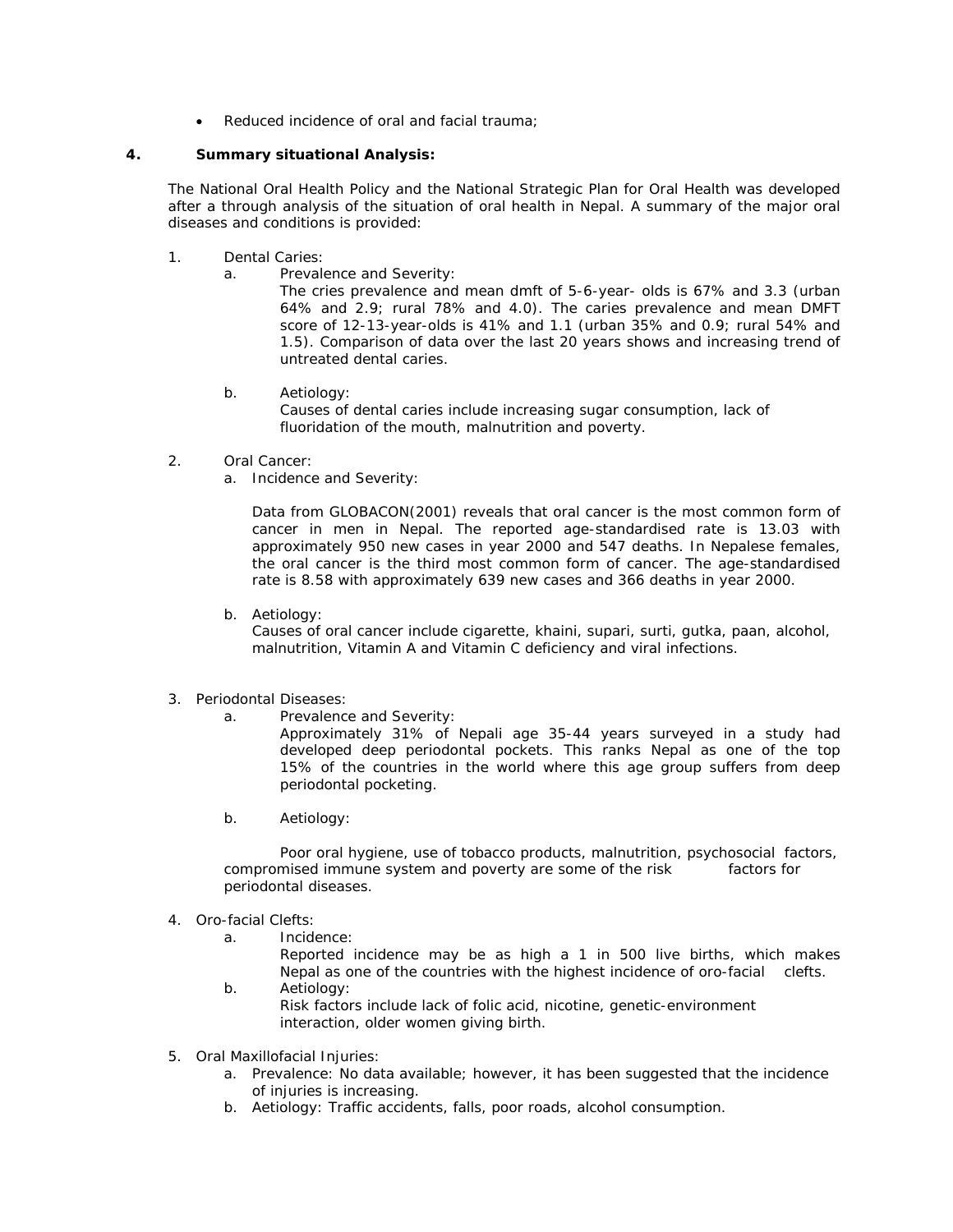# **IMPACT OF ORAL DISEASES:**

 The burden of oral disease due to associated pain and discomfort may result in loss of teeth, difficulty in eating, poor diet and consequently affect one's appearance, self-esteem and quality of life. Good Oral health is integral health and improvements in oral health will directly result in improvements in general health, and psychological and social well being.

### **5.1 Impact on General Health:**

 Untreated dental caries in young Nepalese children in more prevalent that malnutrition and Vitamin A deficiency which is reported to affect 53% and 58% of the child population respectively. In the context of absolute poverty, there is a greatly increased risk of the development of life threatening sequelae to dental infections due to poor nutrition, chronic disease and the lack of availability of oral health care. It is not uncommon for dental infections to result in osteomyelitis, cavernous sinus thrombosis, infection of the floor of the mouth and neck space and even death in both children and adults.

A disease of high morbidity (pain, dysfunction and impairment) and mortality in Nepal is oral cancer. Since many cases are diagnosed in the advanced stage, treatment result in poor quality of life and poor survival rates. Metastasis to other parts of the body is also common.

Although periodontal diseases are common and seems innocuous, periodontal conditions have an effect on general health. Periodontal diseases are strongly associated with cardiovascular disease and cerebrovascular disease. Mothers with severe periodontal disease give birth to low-birth weight babies. Periodontal disease is also strongly associated with respiratory infections such as tuberculosis, chronic bronchitis, pneumonia and emphysema.

# **5.2 Impact on the Quality of Life:**

Many of the oral diseases in the advanced stages lead to pain, discomfort and handicap. In a cross-sectional survey of 106 schools in different parts of Nepal, 45% of 4770 school children from age 8 to 14 years experienced toothache. Major impact include inability to eat (61%, loss of sleep (14%), financial burden (7%), inability to play (6%), missed school (5%), inability to do homework (2%) and all the above (6%).

Cleft lips and plates result in impairment (loss of oral tissues), functional limitation (of speech, hearing, breathing feeding), disability (physical, emotional and social disability for both child and parents) and handicap (poor self esteem, inability to marry, social isolation and inability to gain employment).

### **5.3 Impact of Finances:**

Dental caries is the most expensive human disease to treat in terms of direct costs. To treat 9.3 million Nepalese children from the age of 6 to 14 years using western technology would cost the heath care system more that \$US 5 million a year. It is also costly for Nepalese families. The estimated cost to treat a 6-year-old child with 3 decayed teeth is approximately 800NRs, not including loss wages, travel and accommodations. This is enough money for food for a month.

The treatment and rehabilitative costs for other conditions such as oral cancer, clefts and trauma are also expensive to the health care system and for the individual.

#### **5.4 Impact on Economic Productivity:**

One of the objectives of the Nepal Government's Tenth Pan is to alleviate poverty by increasing personal incomes through a healthy workforce. If the Nepalese workforce, age 15- 49 years (13 million) lost one hour per person per annum due to oral diseases or conditions,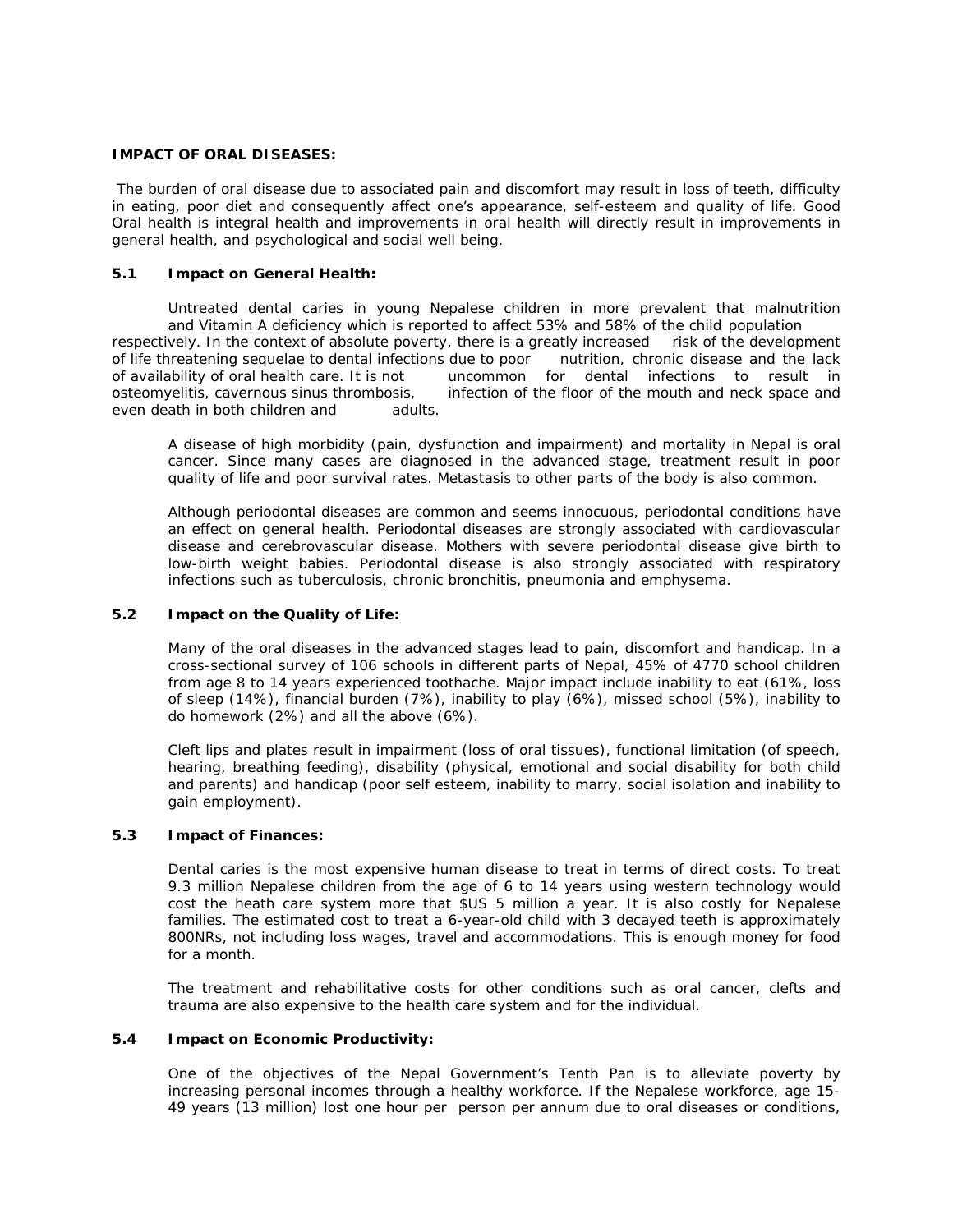total lost days per annum is estimated to be 541,666. Improvements in the oral health of the Nepalese people will have a direct impact on Tenth Plan to alleviate poverty and improve prosperity.

# **6. NAIONAL STRTEGIC PLAN FOR ORAL HEALTH**

Oral Health has an impact on general health, quality of life, education, health budgets, personal finances and economic productivity. In response to the increasing incidence and prevalence of oral diseases, severity of the burden of oral diseases and lack of a coordinated plan to stem the tide of disease, stakeholders in oral health in Nepal have undertaken a two year (2001-2002) strategic planning process leading to the development of the National Strategic Plan for Oral Health for Nepal. This Plan identifies the priority national strategies to improve oral health for the nation and the action plans needed to implement these strategies. It is based on recent scientific research, developments in oral health promotion and on the WHO recommended Basic Package of Oral Care.

- Oral health promotion
- Affordable fluoridation of the mouth
- Oral urgent treatment (emergency care)
- Basic curative treatment using the Atraumatic Restorative Treatment approach.

### **6.1 Objectives:**

The objectives of the National Strategic Plan for Oral Health are in alignment with His Majesty's Government, Ministry of Health, Second Long Term Health Plan, 1997-2017 and lends support to the concept of Essential Health Care Services which address the most essential health needs of the population, are highly cost-effective, health promotion and prevention oriented, and based on Primary Health Care principles.

The objectives are as follows:

- To improve the oral health status of the population of the most vulnerable groups, particularly those whose oral health needs are often not met –women, children, the rural population, the poor, the underprivileged, and the marginalizes population.
- To provide cost-effective public health measures and essential curative services for the appropriate treatment of common oral diseases and conditions to the whole population.
- To provide oral health promotion and quality basic oral care throughout the country, particularly in the under-served areas through technically competent and socially responsible health personnel.
- To improve the management and to increase the efficiency and effectiveness of the delivery of oral care.
- To involved INGOs, NGOs, the public and private sectors in providing and financing oral health services.
- To improve inter-and intra-sectoral co-ordination in oral health promotion and provision of oral health services.
- 6.2 Targets:
	- The targets of the National Strategic Plan for Oral Health are:
- To reduce the prevalence of dental caries to 509% or less for children aged 5-6 years.
- To reduce the mean index of decayed, missing or filled permanent teeth to 0.9 or less in children aged 12 years.
- To reduce the prevalence of toothache amongst children aged 8-14-years to 35%.
- To reduce the number of new cases of oral cancer to less than 800 annually in males and less than 500 in females.
- To reduce the prevalence of deep periodontal pocketing experienced by the age group 35-44-years to less than 25%.
- To increase the training of Auxiliary Health Workers in the Primary Health Care system to provide basic oral health care to 200 annually.
- To increase the training of auxiliary nurse midwives, maternal child health workers, traditional birth attendants, female community health volunteers and traditional healers in oral health promotion to 300 annually.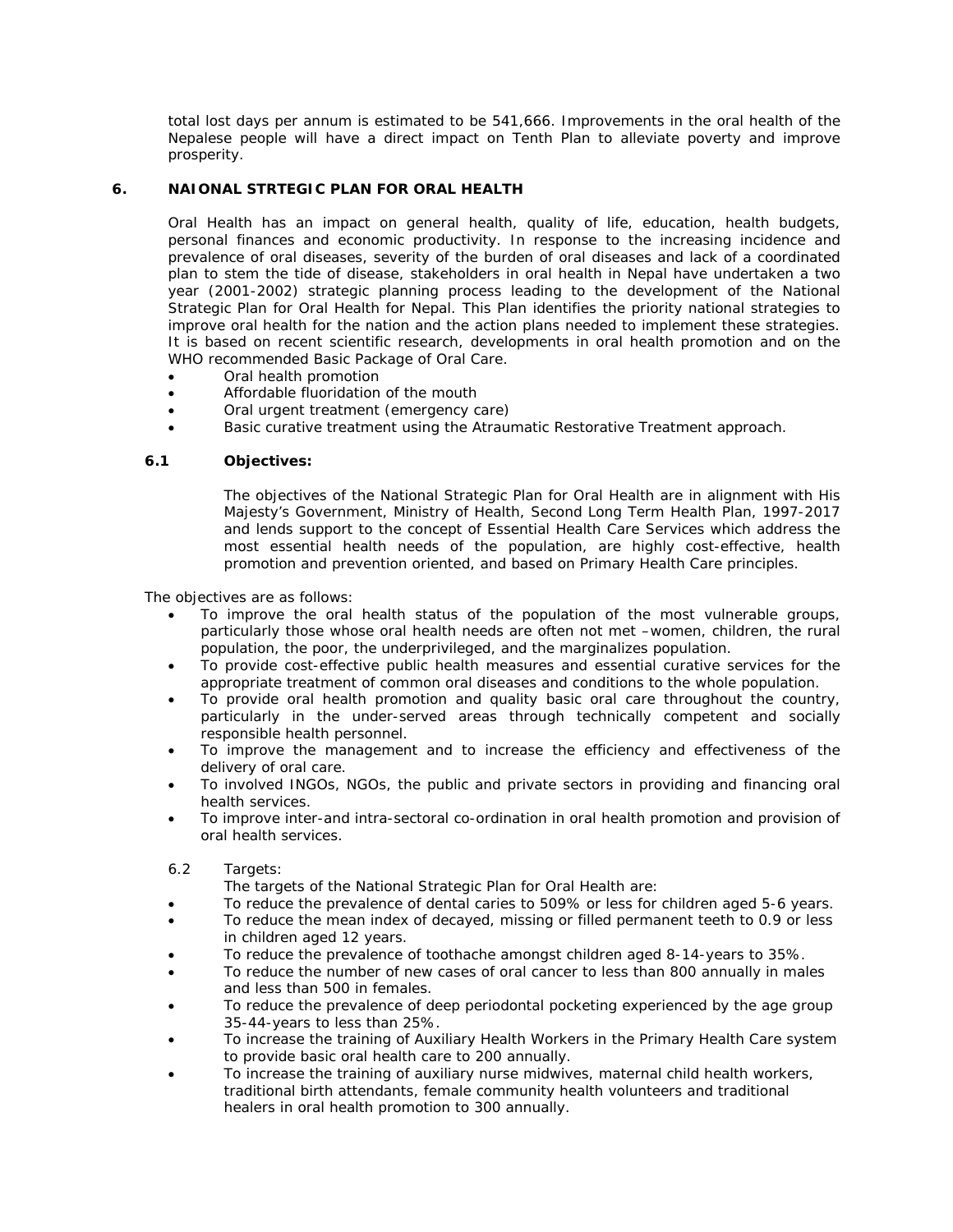Other targets will be set once a national baseline survey has been completed in 2004.

6.3 Priority Oral Health Strategies: The following are the priority oral health strategies along with the objectives:

### *Oral Health Promotion and the Prevention of Oral Disease*

 Strategy 1. The prevention of dental caries and periodontal disease: Objectives include:

- The fluoridation of toothpastes;
- The fluoridation of salt
- The development of community oral health education to prevent periodontal diseases
- The reduction in consumption of tobacco and alcohol products.

# Strategy 2. The strengthening of community oral health education: Objectives include:

- The integration of oral health education into the school curriculum
- The provision of oral health education through mass media.
- Strategy 3. The prevention or oral cancer, oral submucous fibrosis, developmental defects, and oral trauma.

Objectives include:

- The collection of data on the prevalence and incidence of these oral diseases and conditions in Nepal.
- The establishment of goals for the reduction of these oral diseases and conditions.
- The development community oral health education to prevent the above diseases and conditions an reduce the risk factors.
- The development of healthy public policy to control consumption of tobacco products and alcohol.
- Strategy 4. The establishment of data collection and research procedures needed to support evidence based oral health policy development. Objectives include:
	- The development of a Health Management Information System (HMIS) for oral health.
	- Networking with other organizations to collect data to support oral health policy development.
	- The conduct of research necessary to support oral health policy development.

# *Appropriate Curative Care of Oral Disease*

Strategy 1. The expansion of basic oral health care to rural communities.

# Objectives include:

- The development of a coordinated training programme for primary health care workers in basic oral health care.
- The development of guidelines for the management and referral of common oral disease and conditions.
- The establishment of training and managerial support for district dentists responsible for primary health workers providing basic oral health care in their districts.
- The establishment of logistic support (including supply of materials) for the expansion of basic oral health care within rural areas.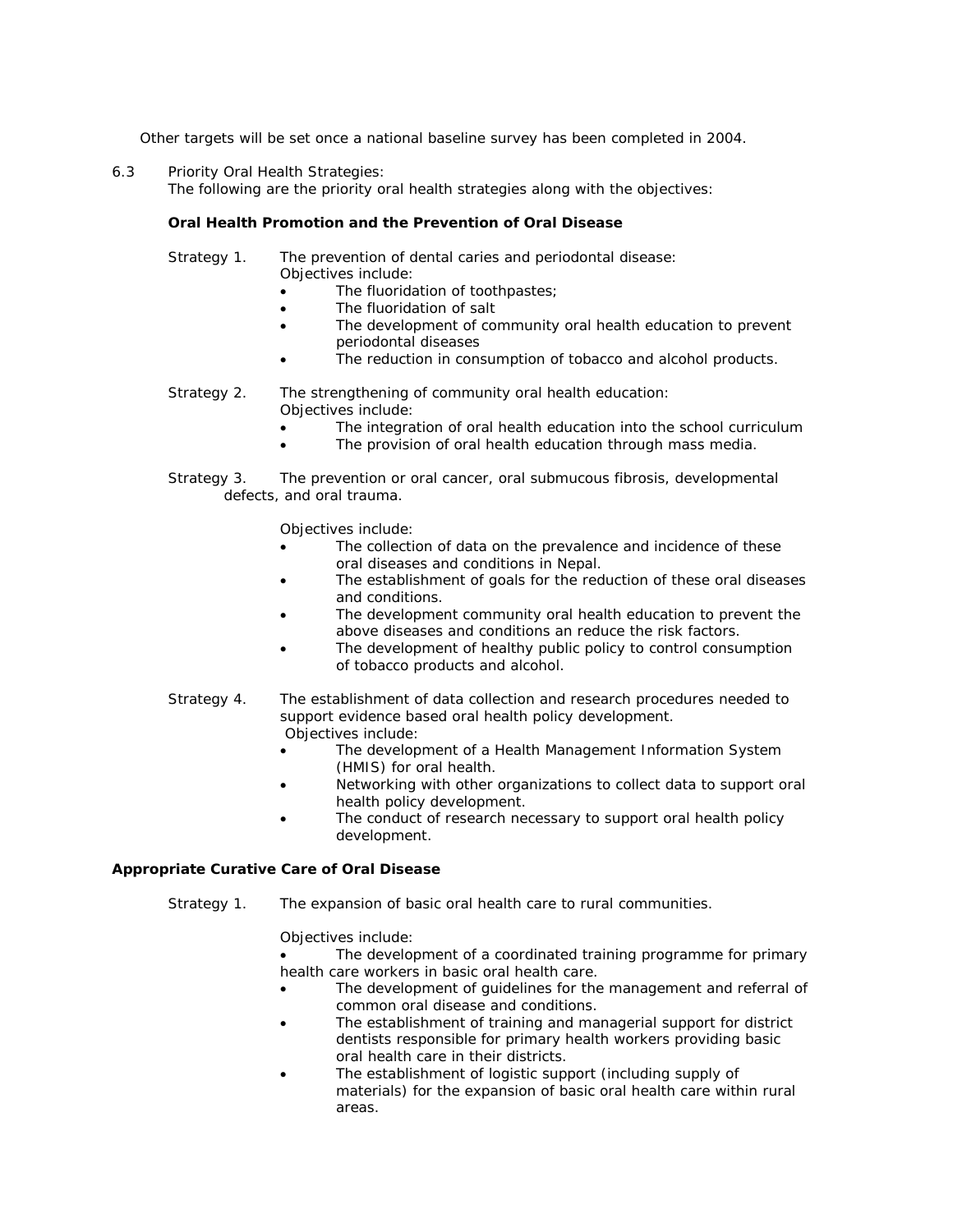- The encouragement of GOs, NGOs, INGOs and the private sector, along with the VDCs and DDCs, to support the expansion of basic oral health services in rural areas.
- The provision of specialised oral health care support at the district, regional and zonal levels.
- Strategy 2. The strengthening of quality assurance programmes to ensure the propwe practice of infection control and occupational health and safety protocols.

Objectives include:

- The establishment of Dental Council to assure quality of practice of oral health personnel.
- The development of an Infection Control Protocol (ICP) for oral health care and the provision of IC workshop.

 Strategy 3. The development of infrastructure for oral health. Objectives include:

- The development of asset of guidelines for dental infrastructure, equipment and supplies for District, Zonal, Regional and Central Hospital Dental Department.
- The development of a maintenance schedule for dental equipment within all hospital dental department.
- The collaboration with other organization I the development of dental infrastructure.

# *The development of Human Resources for Oral Health*

- Strategy 1. Establishment a Dental Council to assure quality education of oral health personnel.
- Strategy 2. Establishment undergraduate and post graduate dentistry courses within Nepal.

Objectives include:

- Determine the appropriate number of dentists and number and type of dental specialists for Nepal.
- The establishment of dental colleges outside of Kathmandu to enable improved access to dental care in rural areas.
- The development of a uniform dental curriculum and examination procedures.
- The development of criteria for government approved dental postgraduate training programmes.
- Strategy 3. The integration of oral health into the training of health workers. Objectives include:
	- The review of the curricula of allied health worker training institutions.
	- The review of the curricula of primary health care worker training institutions.

### *The Development of Public/Private Sector Cooperation*

Strategy 1. The establishment of increased funding for oral health.

Objectives include: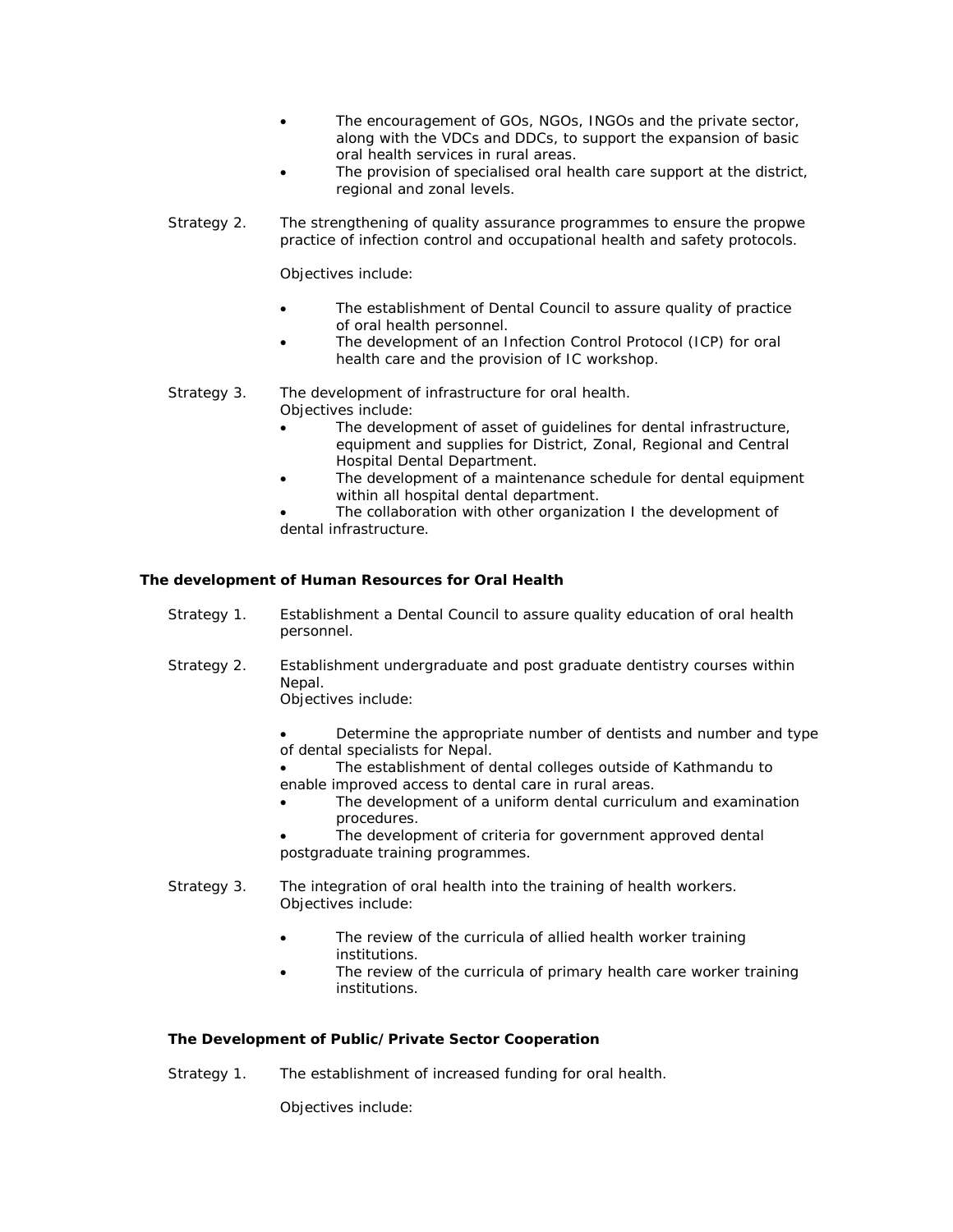- The mobilization of external resources for oral health;
- The development of support from private sector for oral health.
- The examination of the development of health insurance including insurance for oral health.

# 6.4 Action Plan:

 The following is an overview of the activities which will be implemented and the tentative time schedule:

Saun 1, 2060 to Asar 32, 2061:

- Establish a Dental Council to assure quality of education of oral health personnel.
- Encourage the fluoridation of salt.
- Strengthen quality assurance program to ensure the proper practice of infection control and occupational health and safety protocols.
- Define the oral health care duties of auxiliary dental personnel.
- Mobilize international resources for oral health.
- Define basic oral health care duties for primary health care workers (AHW (CMA), HS, ANM, MCHW, FCHVW, Peons, VHW, Traditional Birth Attendants, Traditional Healers)
- Ensure advocacy for the development of oral health policy.
- Ensure the development of oral health policy within general health policy development.
- Facilitate the implementation of oral health policy.
- Establish the data collection and research procedures needed to support evidence based oral health policy development.
- Develop and integrate oral health education into the school curriculum.
- Advocate for the inclusion of oral health section in the Health Organogram.
- Encourage the appropriate level of fluoridation of toothpastes.
- Encourage the manufacture of affordable fluoridated toothpastes.
- Improve the quality of toothpastes.
- Define and encourage and appropriate oral health education role of traditional healers.

Saun 1, 2061 to Asar 32, 2062:

- Establish of the training of primary health workers in rural areas in basic oral health.
- Establish training workshop and managerial support system for district dentists responsible for primary health workers providing basic oral health care in their districts.
- Establish training and managerial support by district dentists of primary health care workers in the provision of basic oral health care.
- Establish logistic support system (including supply of materials) for the expansion of basic oral health care within rural areas.
- Provision of basic clinical oral health care using existing primary health care workers at the village level.
- Develop the prevention of dental caries.
- Develop the prevention of periodontal disease.
- Develop the prevention of oral cancer.
- Develop the prevention of oral trauma.
- Develop the prevention of oral facial developmental defects.
- Establish the provision of oral health education to village communities.
- Develop and facilitate the provision of oral health education through mass media.
- Develop and integrate oral health into general health personnel training.

### Saun 1, 2062 to Asar 32, 2063:

- Facilitate the provision of dental surgeons to deliver advanced oral health care at the district level.
- Facilitate the provision of specializes oral health care at the regional and zonal levels.
- Facilitate the provision of specialised oral health care support at the regional and zonal levels.
- Facilitate the development of infrastructure for oral health.
- Improve the management of periodontal disease.
- Improve the management of acute oral abscesses.